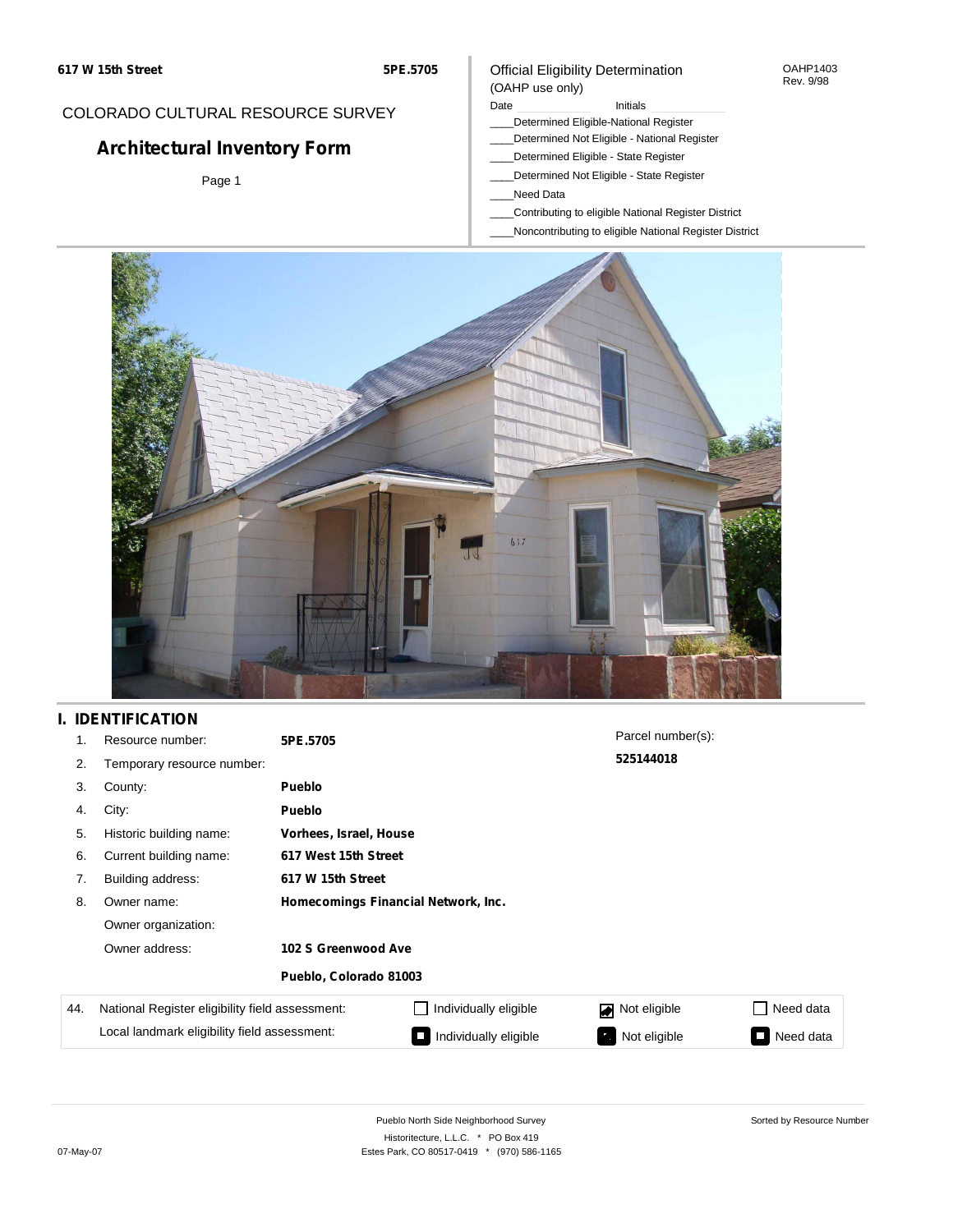Sorted by Resource Number

## **Architectural Inventory Form**

Page 2

### **II. GEOGRAPHIC INFORMATION**

| 9. | P.M.                    | 6th       |     |    |           | Township: |                         | <b>20S</b>                            |    |    |           | 65W<br>Range:     |                                                                          |  |
|----|-------------------------|-----------|-----|----|-----------|-----------|-------------------------|---------------------------------------|----|----|-----------|-------------------|--------------------------------------------------------------------------|--|
|    |                         | <b>SW</b> | 1/4 | of | <b>SW</b> | 1/4       | of <b>SW</b>            | 1/4                                   | of | NE | 1/4       | of Section        | 25                                                                       |  |
|    | 10. UTM reference zone: |           |     |    | 13        |           |                         |                                       |    |    |           |                   |                                                                          |  |
|    | Easting:                |           |     |    |           | 533666    |                         |                                       |    |    | Northing: |                   | 4236844                                                                  |  |
|    | 11. USGS quad name:     |           |     |    |           |           | <b>Northeast Pueblo</b> |                                       |    |    | Scale:    |                   | 7.5                                                                      |  |
|    | Year:                   |           |     |    |           | 1974)     |                         | 1961 (Photorevised 1970 and           |    |    |           |                   |                                                                          |  |
|    | 12. $Lot(s)$ :          |           |     |    |           |           |                         | alley of Lot 13; Block 3              |    |    |           |                   | Lot 12, and the west 1 foot 2 inches on front and 2 feet 6 inches on the |  |
|    | Addition:               |           |     |    |           |           |                         | <b>Bartlett &amp; Miller Addition</b> |    |    |           | Year of addition: | 1871                                                                     |  |

13. Boundary description and justification:

□

The boundary, as described above, contains but does not exceed the land historically associated with this property.

Metes and bounds exist:

### **III. ARCHITECTURAL DESCRIPTION**

| 14. | Building plan (footprint, shape):<br>Other building plan descriptions: | <b>L-Shaped Plan</b>                 |                       |
|-----|------------------------------------------------------------------------|--------------------------------------|-----------------------|
| 15. | Dimensions in feet (length x width):                                   | 794 square feet                      |                       |
| 16. | Number of stories:                                                     | 11/2                                 |                       |
| 17. | Primary external wall material(s):                                     | <b>Metal/Aluminum Siding</b>         | Other wall materials: |
|     |                                                                        |                                      |                       |
| 18. | Roof configuration:                                                    | <b>Gabled Roof/Cross Gabled Roof</b> |                       |
|     | Other roof configurations:                                             |                                      |                       |
| 19. | Primary external roof material:                                        | <b>Asphalt Roof/Composition Roof</b> |                       |
|     | Other roof materials:                                                  |                                      |                       |
| 20. | Special features:                                                      | Fence                                |                       |
|     |                                                                        | Porch                                |                       |

21. General architectural description:

Oriented to the south, this house rests on a sandstone foundation, almost entirely concealed behind a white-painted concrete stucco. Tan-painted aluminum siding clads the exterior walls. Windows are 2-over-2-light, double-hung sash, with blue-painted wood frames. Other windows have been replaced with 1-over-1-light, double-hung sashes, with white vinyl frames. A 3-sided, canted bay protrudes from the center of the symmetrical front (south) façade. Windows opening in a single-story, shed-roofed addition across the rear (north) elevation are 1-over-1-light, double-hung sash, with aluminum-frame storm windows. A hippedroof porch spans the inside (southwest-facing) corner of the house. It has a concrete floor and wrought-iron support and railing. A single concrete step approaches the south side of the porch. The principal doorway opens in the west face of the corner. It hosts a wood slab door opening behind a white, aluminum-frame storm door. A window opening in the south face has been boarded shut. Another doorway opens near the center of the rear addition. It hosts a 2-panel, 9-light, steel door, opening behind an aluminum-frame storm door. It provides access to an uncovered concrete patio. Grey, interlocking asphalt shingles cover the cross-gabled roof. Tan-painted wood soffit and blue-painted wood fascia, with projecting cornice, box the **eaves.**

Architectural style: 22.

**Late Victorian**

Other architectural styles:

Pueblo North Side Neighborhood Survey Historitecture, L.L.C. \* PO Box 419 07-May-07 **Estes Park, CO 80517-0419** \* (970) 586-1165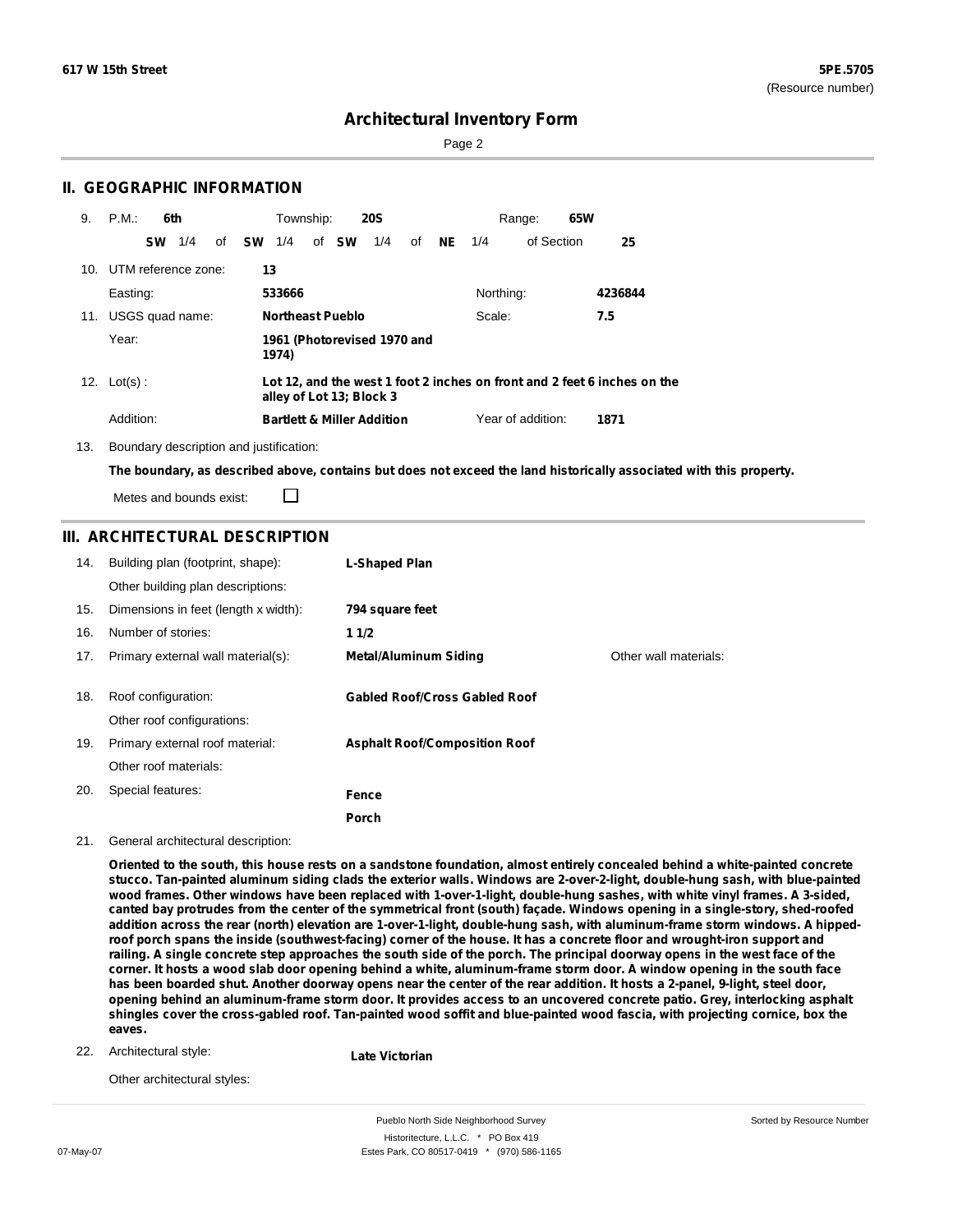Page 3

#### Building type:

23. Landscape or special setting features:

This property is located on terrain sloping steeply downward from east to west, with an elevation of around 4,700 feet above mean sea level. The neighborhood features modest, one-story houses. Setbacks from West 15th Street are generally the same on this block. This property is situated on the north side of West 15th Street, between 615 West 15th Street to the east and 619 West 15th Street to the west. Gravel covers the strip separating the sidewalk from the street. A planted grass yard, with mature landscaping, surrounds the house. Running along the west side of the house, from the street, is a 2-track concrete driveway. A **combination of woven-wire, wood picket, and wood privacy fences encloses the backyard.**

#### 24. Associated buildings, features or objects:

1 : Type: **Garage**

Describe: A 2-car garage is located on the northwest corner of the lot. Oriented to the north, toward an **east-west-oriented alley, the building lacks a formal foundation. Tan stucco clads the exterior walls. Dominating the front (north) elevation are 2 sets of paired, vertical plank doors, opening on metal strap hinges. The eastern door is painted blue while the western door is blue and** pink. Opening in the center of the east elevation is a window lacking any sashes. South of it is **a doorway without a door. Sheets of gray asphalt cover the side-gabled roof, and the rafter ends are exposed but capped by a fascia board.**

#### **IV. ARCHITECTURAL HISTORY**

| 25. | Date of Construction:  | Estimate:                                                                                                                                               | 1880 | Actual: |                                                                                               |  |
|-----|------------------------|---------------------------------------------------------------------------------------------------------------------------------------------------------|------|---------|-----------------------------------------------------------------------------------------------|--|
|     | Source of Information: | Sanborn Fire Insurance Maps (for Pueblo, Colorado). New York: Sanborn Map and<br>Publishing Co., 1883, 1886, 1889, 1893, 1904-05, 1904-51, and 1904-52. |      |         |                                                                                               |  |
|     |                        | Co. consulted 1886 through 2003.                                                                                                                        |      |         | Pueblo City Directory. Pueblo, Co.; Salt Lake City; Kansas City, Mo.; and others: R.L. Polk & |  |
| 26. | Architect:             | unknown                                                                                                                                                 |      |         |                                                                                               |  |
|     | Source of information: |                                                                                                                                                         |      |         |                                                                                               |  |
| 27. | Builder:               | unknown                                                                                                                                                 |      |         |                                                                                               |  |
|     | Source of information: |                                                                                                                                                         |      |         |                                                                                               |  |
| 28. | Original Owner:        | unknown                                                                                                                                                 |      |         |                                                                                               |  |
|     | Source of information: |                                                                                                                                                         |      |         |                                                                                               |  |

29. Construction history:

According to Pueblo County Tax Assessor records, this building was constructed in 1900. However it appears on a 1904-05 Sanborn map, and city directory listings for this address date to 1890. As well, it is similar in size and materials to the house immediately east, which was constructed in 1880, suggesting a circa 1880 date of construction. Based on the windows, the rear addition appears to date to the 1940s or '50s. The aluminum siding was most likely installed after 1970. Based on the depth of **the window and door openings, this siding may conceal the original masonry construction.**

30. Location: **original** Date of move(s):

#### **V. HISTORICAL ASSOCIATIONS**

|     | 31. Original use(s): | <b>Single Dwelling</b> |
|-----|----------------------|------------------------|
| 32. | Intermediate use(s): | <b>Single Dwelling</b> |
|     | 33. Current use(s):  | <b>Single Dwelling</b> |

- **Residence** Site type(s): 34.
- 35. Historical background:

The first resident of this house, constructed around 1880, appears to have been Israel Vorhees, who remained here through 1900. In 1909, the residents were Charles H. Jones, a clerk for the White & Davis Company, and Raymond Jones, a postal clerk.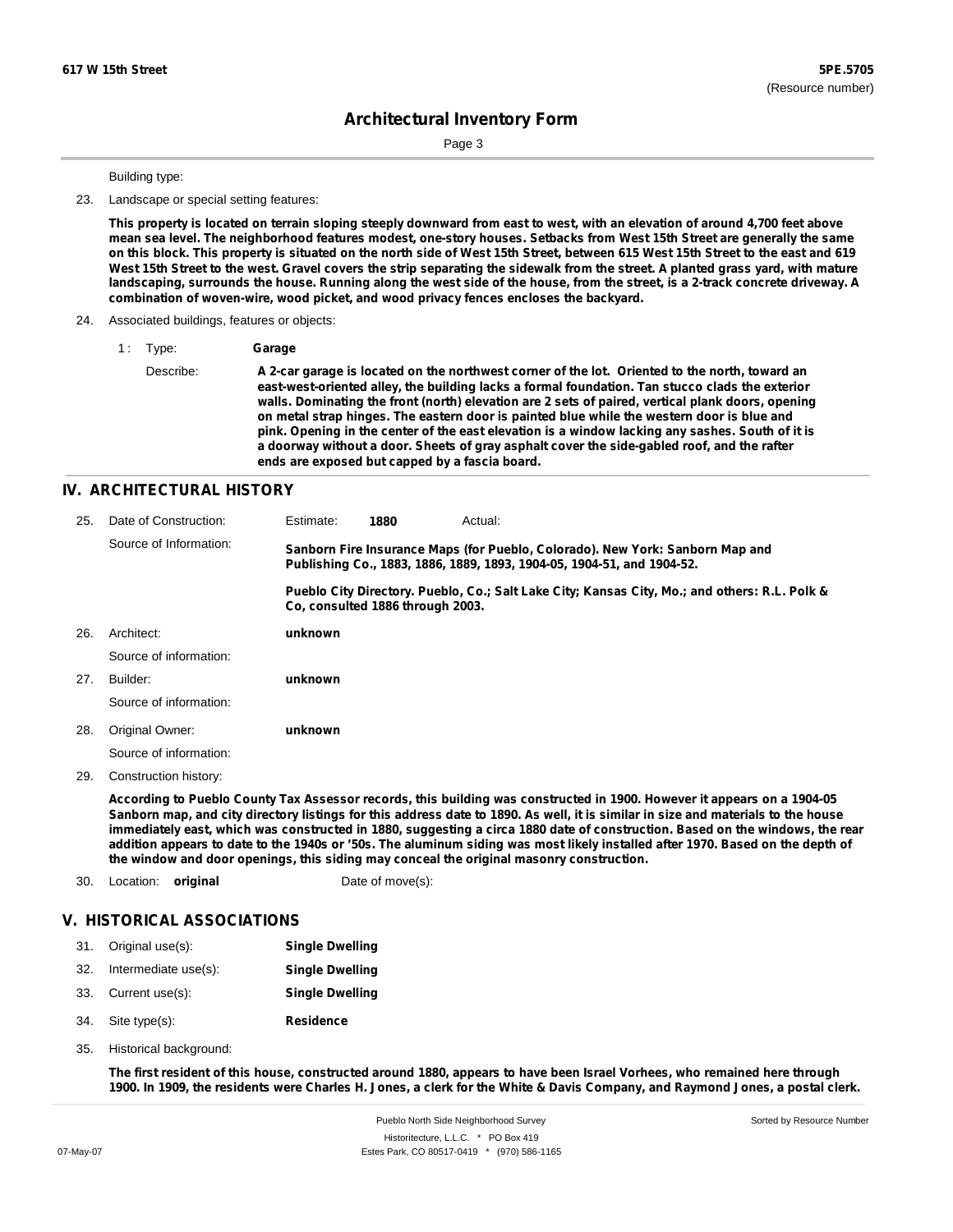Page 4

Around 1914, Ralph E. Wadhams purchased this property and remained here until his death nearly 30 years later. With his wife, Anna L. Wadhams, Ralph had two sons, Martin E. and John L. Wadhams. Ralph Wadhams died in this house in October 1943. **Anna Wadhams remained here until her own death, also in this house, in October 1949.**

Following Anna Wadham's death, William H. Willcox purchased this property and resided here through at least 1960. Aaron B. and Karleen E. Canty acquired the house and lot in 1981. The Veterans Affairs Administration obtained the property three years later, ultimately selling it to Richard Edward Goddard. He, in turn, sold the house and lot to Charles R. and Gloria E. Martinez in 1994. Richard M. Casias acquired the property a year later, selling it to Angela L. Lucero in 1997. Lucero quit claimed the house and lot to herself and Michael Bledsoe in 1998. Homecomings Financial Network, Inc., the current owner, acquired the property **in 2005.**

36. Sources of information:

**Pueblo County Office of Tax Assessor. Property information card [internet].**

**Pueblo City Directory. Pueblo, Co.; Salt Lake City; Kansas City, Mo.; and others: R.L. Polk & Co, consulted 1886 through 2003.**

**Sanborn Fire Insurance Maps (for Pueblo, Colorado). New York: Sanborn Map and Publishing Co., 1883, 1886, 1889, 1893, 1904-05, 1904-51, and 1904-52.**

**"Wadhams (Ralph E.)" [obituary]. Pueblo Chieftain, 9 October 1943, p. 12.**

**"Wadhams (Anna L.)" [obituary]. Pueblo Chieftain, 10 October 1949, p. 10.**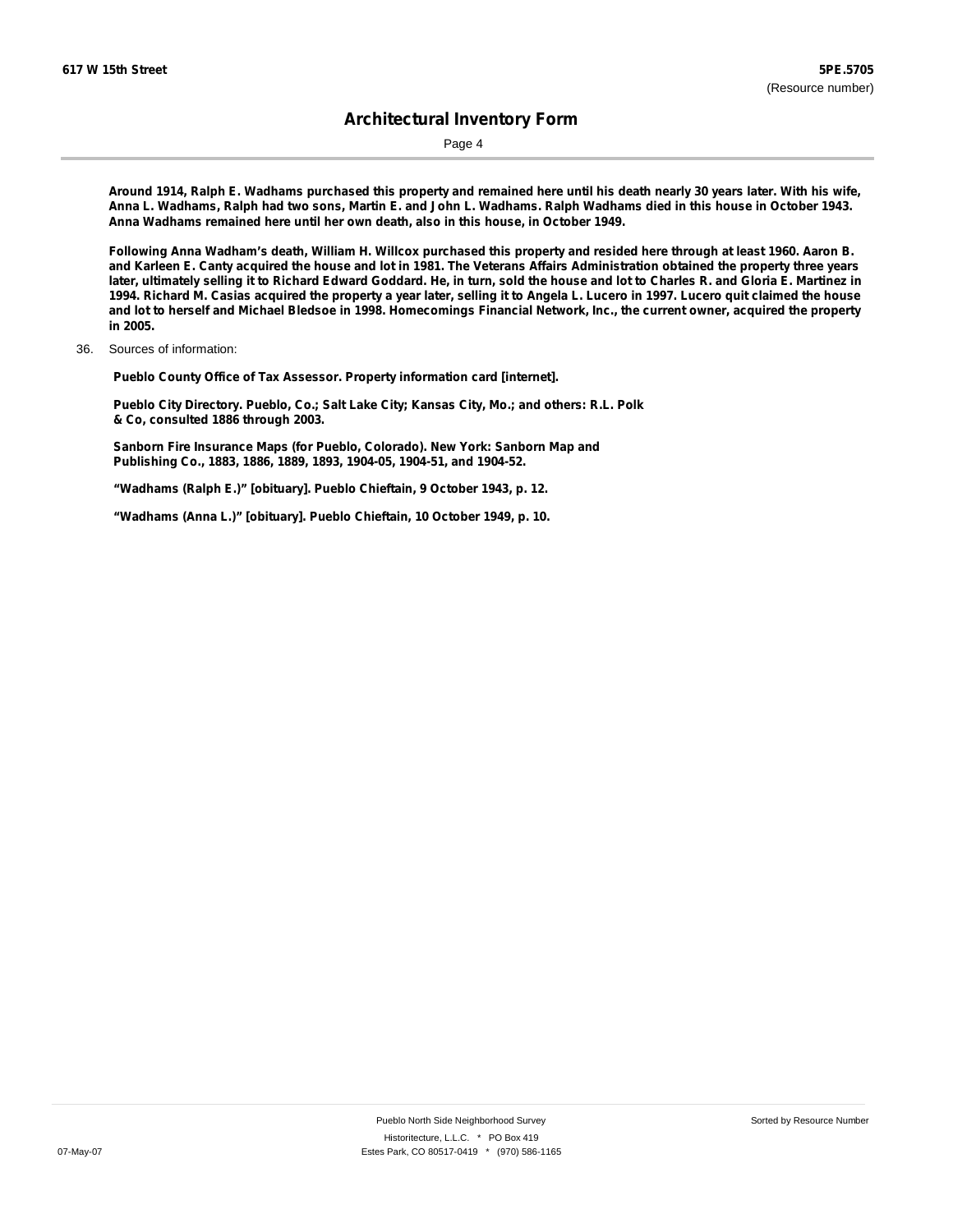۰

Sorted by Resource Number

# **Architectural Inventory Form**

Page 5

|     | <b>VI. SIGNIFICANCE</b>                                                                                                                                                                                                                                                                                                                                                                                                                                                                                                                                                                                                                                                                                                                                            |  |  |  |  |  |
|-----|--------------------------------------------------------------------------------------------------------------------------------------------------------------------------------------------------------------------------------------------------------------------------------------------------------------------------------------------------------------------------------------------------------------------------------------------------------------------------------------------------------------------------------------------------------------------------------------------------------------------------------------------------------------------------------------------------------------------------------------------------------------------|--|--|--|--|--|
| 37. | Local landmark designation:<br>Yes $\Box$<br>No.                                                                                                                                                                                                                                                                                                                                                                                                                                                                                                                                                                                                                                                                                                                   |  |  |  |  |  |
|     | Designation authority:                                                                                                                                                                                                                                                                                                                                                                                                                                                                                                                                                                                                                                                                                                                                             |  |  |  |  |  |
|     | Date of designation:                                                                                                                                                                                                                                                                                                                                                                                                                                                                                                                                                                                                                                                                                                                                               |  |  |  |  |  |
| 38. | Applicable National Register criteria:                                                                                                                                                                                                                                                                                                                                                                                                                                                                                                                                                                                                                                                                                                                             |  |  |  |  |  |
|     | A. Associated with events that have made a significant contribution to the broad pattern of our history.<br>l.<br>B. Associated with the lives of persons significant in our past.<br>$\Box$<br>C. Embodies the distinctive characteristics of a type, period, or method of construction, or represents the work<br>◙<br>of a master, or that possess high artistic values, or represents a significant and distinguished entity whose<br>components may lack individual distinction.<br>D. Has yielded, or may be likely to yield, information important in history or prehistory.<br>Qualifies under Criteria Considerations A through G (see manual).<br>Does not meet any of the above National Register criteria.<br><b>Pueblo Standards for Designation:</b> |  |  |  |  |  |
|     |                                                                                                                                                                                                                                                                                                                                                                                                                                                                                                                                                                                                                                                                                                                                                                    |  |  |  |  |  |
|     | 1a. History<br>Have direct association with the historical development of the city, state, or nation; or                                                                                                                                                                                                                                                                                                                                                                                                                                                                                                                                                                                                                                                           |  |  |  |  |  |
|     | <u>1b. History</u><br>Be the site of a significant historic event; or<br>$\mathcal{L}_{\mathcal{A}}$                                                                                                                                                                                                                                                                                                                                                                                                                                                                                                                                                                                                                                                               |  |  |  |  |  |
|     | 1c. History<br>Have direct and substantial association with a person or group of persons who had influence on society.<br>$\blacksquare$                                                                                                                                                                                                                                                                                                                                                                                                                                                                                                                                                                                                                           |  |  |  |  |  |
|     | 2a. Architecture<br>Embody distinguishing characteristics of an architectural style or type; or<br>$\overline{\phantom{a}}$                                                                                                                                                                                                                                                                                                                                                                                                                                                                                                                                                                                                                                        |  |  |  |  |  |
|     | 2b. Architecture                                                                                                                                                                                                                                                                                                                                                                                                                                                                                                                                                                                                                                                                                                                                                   |  |  |  |  |  |
|     | Be a significant example of the work of a recognized architect or master builder, or<br>$\sim$                                                                                                                                                                                                                                                                                                                                                                                                                                                                                                                                                                                                                                                                     |  |  |  |  |  |
|     | 2c. Architecture                                                                                                                                                                                                                                                                                                                                                                                                                                                                                                                                                                                                                                                                                                                                                   |  |  |  |  |  |
|     | Contain elements of architectural design, engineering, materials, craftsmanship, or artistic merit which represent a<br>О<br>significant or influential innovation;                                                                                                                                                                                                                                                                                                                                                                                                                                                                                                                                                                                                |  |  |  |  |  |
|     | 2d. Architecture                                                                                                                                                                                                                                                                                                                                                                                                                                                                                                                                                                                                                                                                                                                                                   |  |  |  |  |  |
|     | Portray the environment of a group of people or physical development of an area of the city in an era of history<br>$\Box$<br>characterized by a distinctive architectural style.                                                                                                                                                                                                                                                                                                                                                                                                                                                                                                                                                                                  |  |  |  |  |  |
|     | 3a. Geography                                                                                                                                                                                                                                                                                                                                                                                                                                                                                                                                                                                                                                                                                                                                                      |  |  |  |  |  |
|     | Have a prominent location or be an established, familiar, and orienting visual feature of the contemporary city, or                                                                                                                                                                                                                                                                                                                                                                                                                                                                                                                                                                                                                                                |  |  |  |  |  |
|     | 3b. Geography<br>Promote understanding and appreciation of Pueblo's environment by means of distinctive physical characteristics<br>or rarity; or                                                                                                                                                                                                                                                                                                                                                                                                                                                                                                                                                                                                                  |  |  |  |  |  |
|     | 3c. Geography<br>Make a special contribution to Pueblo's distinctive character.<br>$\sim$                                                                                                                                                                                                                                                                                                                                                                                                                                                                                                                                                                                                                                                                          |  |  |  |  |  |
|     | Not Applicable                                                                                                                                                                                                                                                                                                                                                                                                                                                                                                                                                                                                                                                                                                                                                     |  |  |  |  |  |
|     | Does not meet any of the above Pueblo landmark criteria.<br>$\overline{\phantom{a}}$                                                                                                                                                                                                                                                                                                                                                                                                                                                                                                                                                                                                                                                                               |  |  |  |  |  |
| 39. | Area(s) of Significance:<br><b>Architecture</b>                                                                                                                                                                                                                                                                                                                                                                                                                                                                                                                                                                                                                                                                                                                    |  |  |  |  |  |
| 40. | Period of Significance:<br>ca. 1880                                                                                                                                                                                                                                                                                                                                                                                                                                                                                                                                                                                                                                                                                                                                |  |  |  |  |  |
| 41. | National:<br>Level of significance:<br>State<br>Local<br>т,<br>П                                                                                                                                                                                                                                                                                                                                                                                                                                                                                                                                                                                                                                                                                                   |  |  |  |  |  |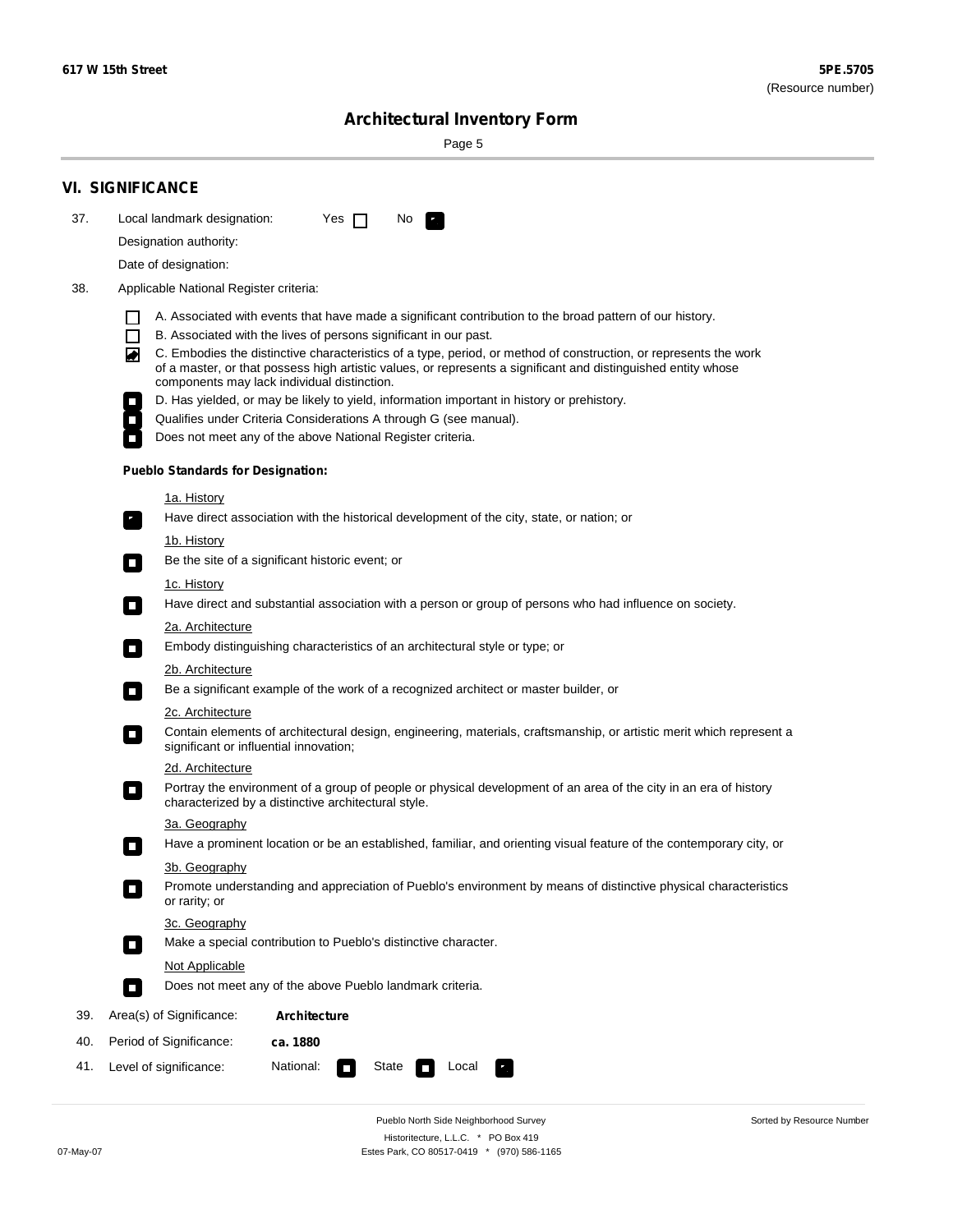Page 6

#### 42. Statement of significance:

This property is historically significant under Pueblo Local Landmark criterion 1A for its association with the development of Pueblo's North Side Neighborhood, particularly as one of the earliest dwellings constructed here. As well, the house is architecturally significant under National Register criterion C (Pueblo Local Landmark criterion 2A) as an intact example of a **modest, Late Victorian house. However, the levels of architectural and historical significance, combined with physical** integrity, are not to the extent that this property would qualify for individual listing in the National Register of Historic Places, the Colorado State Register of Historic Properties, or as a City of Pueblo Landmark. It is, nonetheless, a contributing **resource within any potential historic district.**

43. Assessment of historic physical integrity related to significance:

Constructed around 1880, this house exhibits a moderately high level of physical integrity relative to the seven aspects of integrity as defined by the National Park Service and the Colorado Historical Society: location, setting, design, materials, workmanship, feeling, and association. The only addition is isolated to the rear (north) elevation and the original form of this **house remains largely intact. However, the aluminum siding and replaced windows have concealed or removed some character-defining features. Nonetheless, this property retains sufficient physical integrity to convey its architectural and historical significance.**

### **VII. NATIONAL REGISTER ELIGIBILITY ASSESSMENT**

44. National Register eligibility field assessment: Local landmark eligibility field assessment:

**Individually eligible Not eligible** Not eligible **Need data Individually eligible Not eligible** Not eligible **Need data** 

m

Yes Yes No

 $No$   $M/A$ 



 $N/A$ 

45. Is there National Register district potential? Yes

**Pueblo's North Side Neighborhood represents the evolution of the city's professional middle and upper classes. Its diversity of architectural styles and forms directly represents the city's changing economic and cultural climates. As well, the neighborhood is distinctive because it appears to have evolved independently of the area's dominant industry, steel manufacturing.** Discuss:

No

If there is National Register district potential, is this building contributing:

If the building is in existing National Register district, is it contributing: 46.

### **VIII. RECORDING INFORMATION**

| 47. | Photograph numbers): | <b>CD-ROM Photo Disc: North Side Photos</b><br>File Name(s): 15thstw617                                                       |
|-----|----------------------|-------------------------------------------------------------------------------------------------------------------------------|
|     | Negatives filed at:  | <b>Special Collections</b><br><b>Robert Hoag Rawlings Public Library</b><br>100 East Abriendo Avenue<br>Pueblo, CO 81004-4290 |
| 48. | Report title:        | <b>Pueblo North Side Neighborhood Survey</b>                                                                                  |
| 49. | $Date(s)$ :          | 07/19/05                                                                                                                      |
| 50. | Recorder(s):         | <b>Adam Thomas</b>                                                                                                            |
| 51. | Organization:        | Historitecture, L.L.C.                                                                                                        |
| 52. | Address:             | <b>PO Box 419</b>                                                                                                             |
|     |                      | Estes Park, CO 80517-0419                                                                                                     |
| 53. | Phone number(s):     | (970) 586-1165                                                                                                                |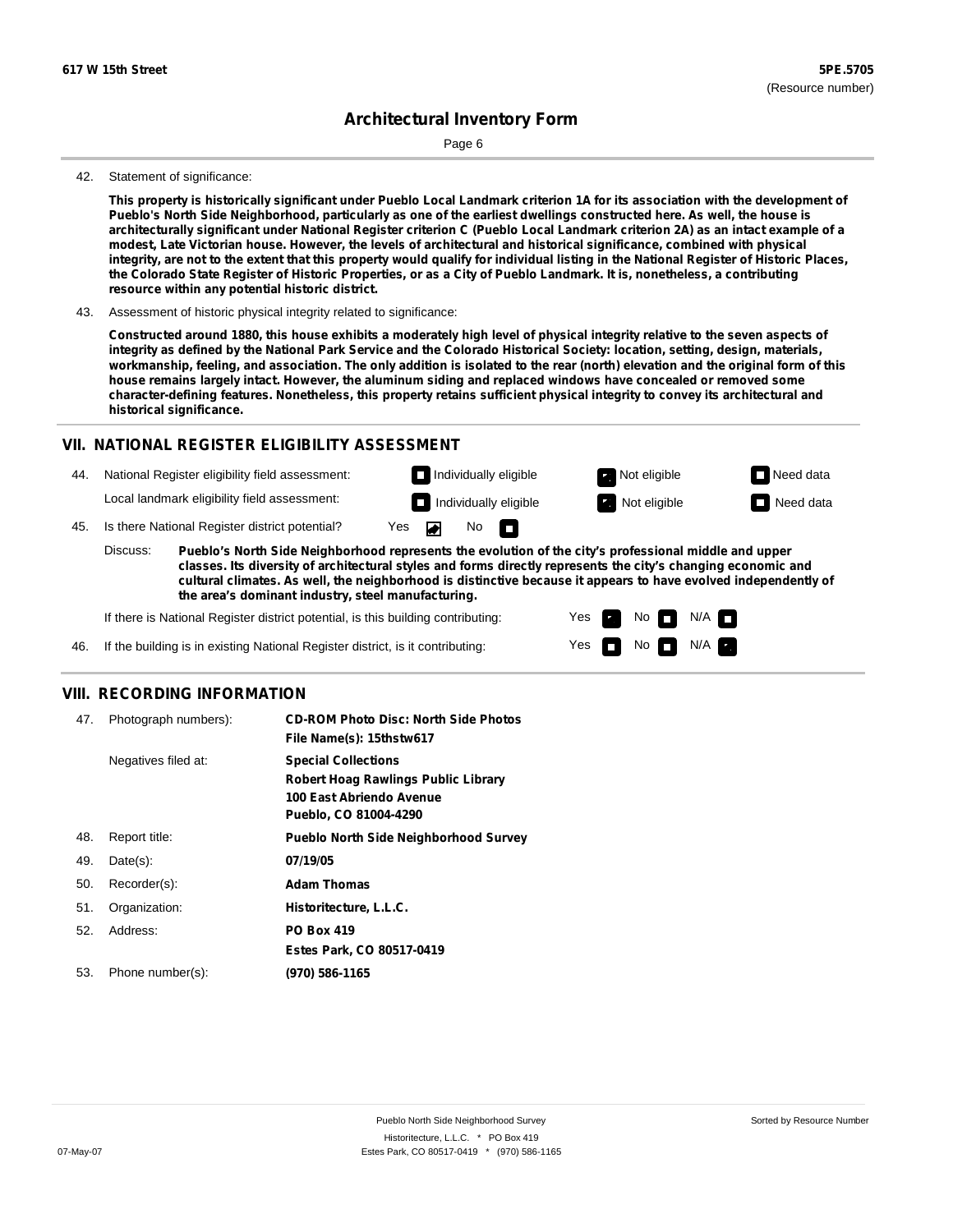$\Box$ 

## **Architectural Inventory Form**

Page 7

**SITE SKETCH MAP**